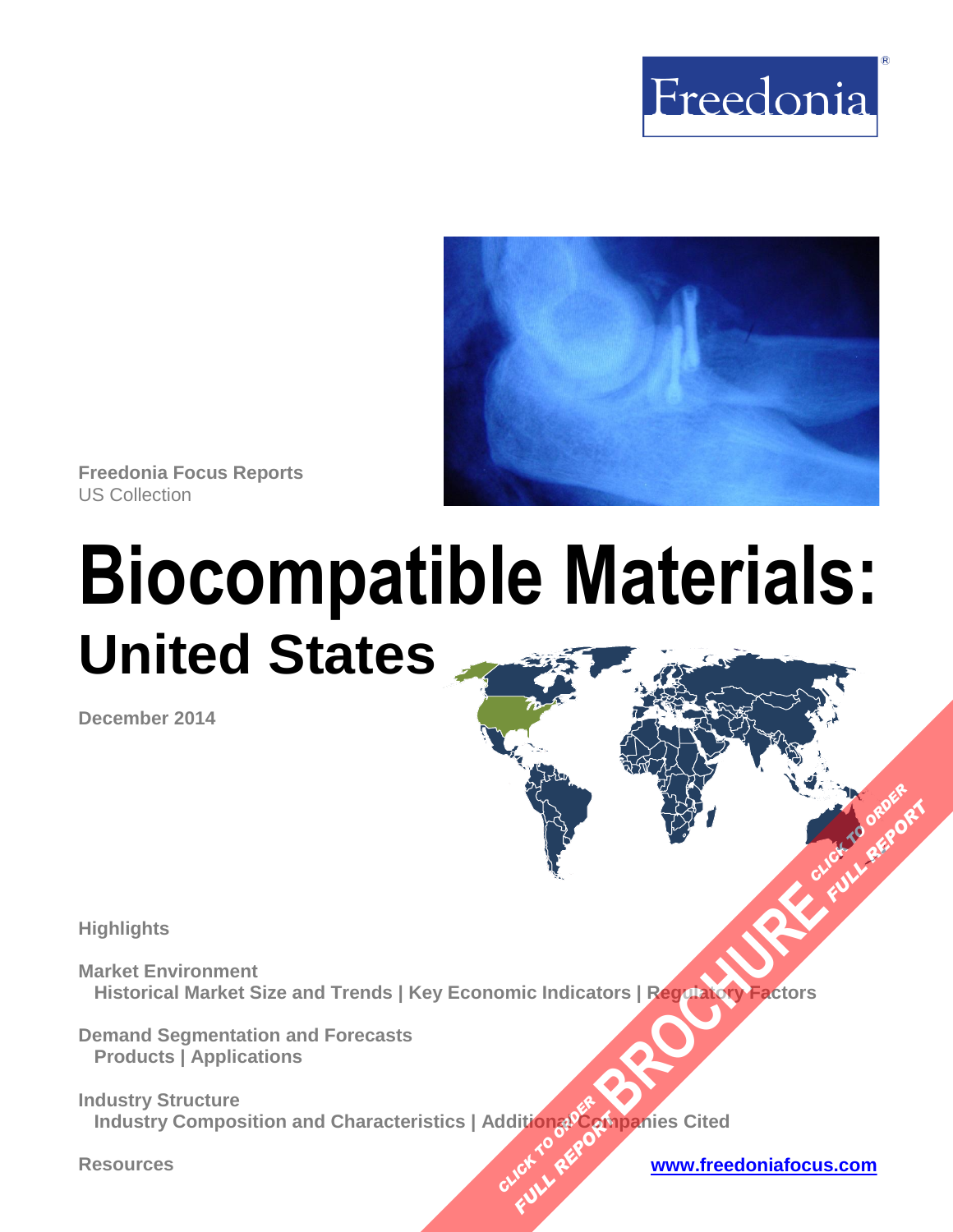#### <span id="page-1-0"></span>ABOUT THIS REPORT

#### Scope & Method

This report forecasts US biocompatible materials demand in US dollars at the manufacturers' level to 2018. Total demand is segmented by product in terms of:

- synthetic polymers
- natural polymers
- **ceramics**
- metals.

Total demand is also segmented by application as follows:

- surgical and medical instruments
- surgical appliances and supplies
- dental products and materials
- drug delivery products
- other applications such as electromedical equipment, diagnostic products, and ophthalmic goods.

To illustrate historical trends, total demand is provided in an annual series from 2003 to 2013; the various segments are reported at five-year intervals for 2008 and 2013.

Forecasts are developed via the identification and analysis of pertinent statistical relationships and other historical trends/events as well as their expected progression/impact over the forecast period. Changes in quantities between reported years of a given total or segment are typically provided in terms of five-year compound annual growth rates (CAGRs). For the sake of brevity, forecasts are generally stated in smoothed CAGR-based descriptions to the forecast year, such as "demand is projected to rise 3.2% annually through 2018." The result of any particular year over that period, however, may exhibit volatility and depart from a smoothed, long-term trend, as historical data typically illustrate.

Key macroeconomic indicators are also provided at five-year intervals with CAGRs for the years corresponding to other reported figures. Other various topics, including profiles of pertinent leading suppliers, are covered in this report. A full outline of report items by page is available in the [Table of Contents.](#page-3-0)

### Sources

*Biocompatible Materials: United States* is based on *[Biocompatible Materials](http://www.freedoniagroup.com/DocumentDetails.aspx?ReferrerId=FL-FOCUS&studyid=3223)*, a comprehensive industry study published by The Freedonia Group in December 2014. Reported findings represent the synthesis and analysis of data from various primary,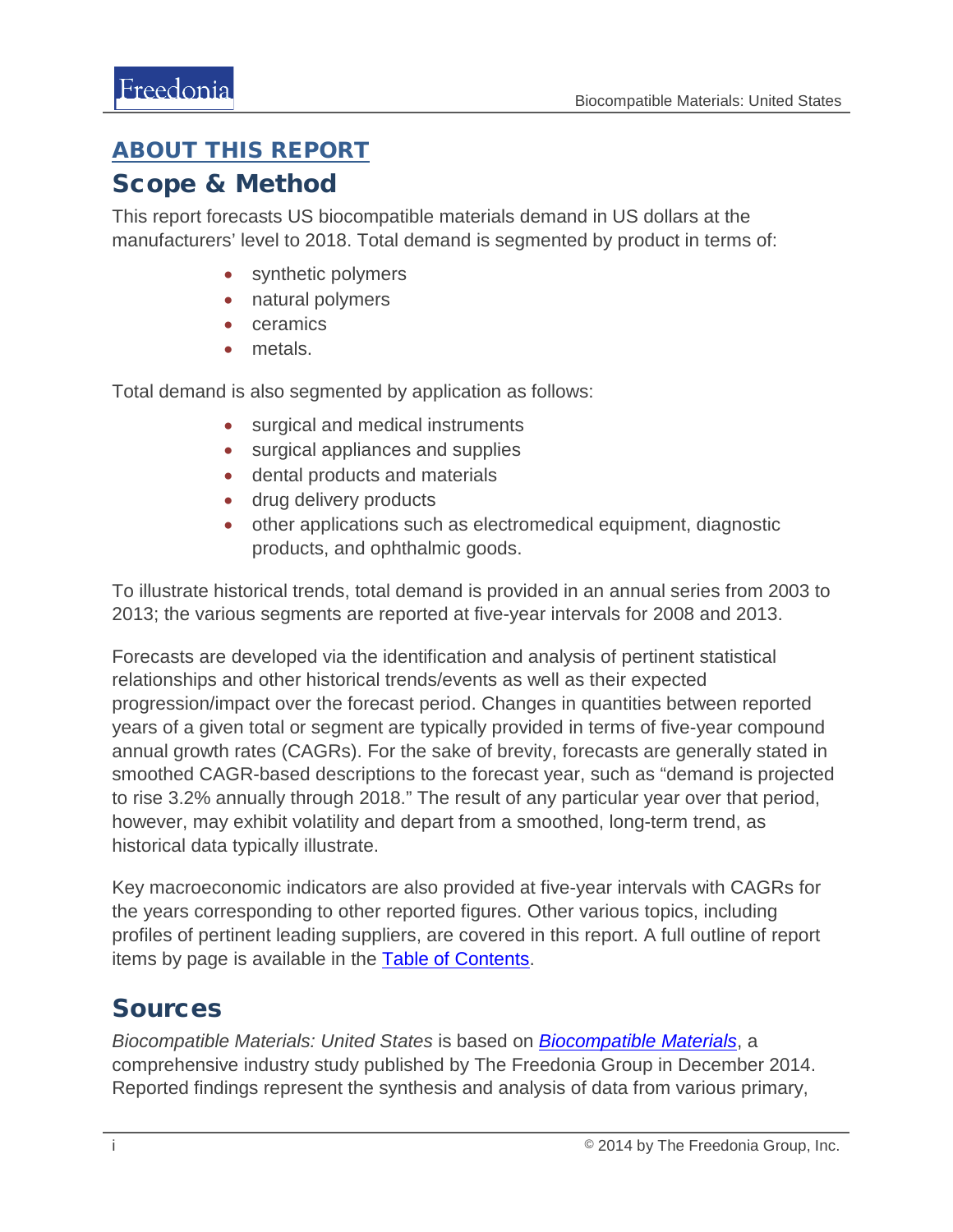secondary, macroeconomic, and demographic sources including:

- firms participating in the industry, and their suppliers and customers
- government/public agencies
- national, regional, and international non-governmental organizations
- trade associations and their publications
- the business and trade press
- The Freedonia Group Consensus Forecasts dated October 2014
- the findings of other industry studies by The Freedonia Group.

Specific sources and additional resources are listed in the **Resources** section of this publication for reference and to facilitate further research.

## Industry Codes

The topic of this report is related to the following industry codes:

| <b>NAICS/SCIAN 2007</b><br>North American Industry Classification System |                                                                        | <b>SIC</b><br><b>Standard Industry Codes</b> |                                                             |
|--------------------------------------------------------------------------|------------------------------------------------------------------------|----------------------------------------------|-------------------------------------------------------------|
|                                                                          |                                                                        |                                              |                                                             |
| 325211<br>327999                                                         | Plastics Material and Resin Mfg<br>All Other Miscellaneous Nonmetallic | 2819                                         | Industrial Inorganic Chemicals, Not<br>Elsewhere Classified |
|                                                                          | Mineral Product Mfg                                                    | 2821                                         | Plastics Materials, Synthetic Resins, and                   |
| 331311                                                                   | Alumina Refining                                                       |                                              | Nonvulcanizable Elastomers                                  |
| 331491                                                                   | Nonferrous Metal (except Copper and                                    | 3299                                         | Nonmetallic Mineral Products, Not                           |
|                                                                          | Aluminum) Rolling, Drawing, and                                        |                                              | Elsewhere Classified                                        |
|                                                                          | Extruding                                                              | 3356                                         | Rolling, Drawing, and Extruding of                          |
| 339113                                                                   | Surgical Appliance and Supplies Mfg                                    |                                              | Nonferrous Metals, Except Copper and                        |
| 339114                                                                   | Dental Equipment and Supplies Mfg                                      |                                              | Aluminum                                                    |
|                                                                          |                                                                        | 3842                                         | Orthopedic, Prosthetic, and Surgical                        |
|                                                                          |                                                                        |                                              | <b>Appliances and Supplies</b>                              |
|                                                                          |                                                                        | 3843                                         | <b>Dental Equipment and Supplies</b>                        |
|                                                                          |                                                                        |                                              |                                                             |

## Copyright & Licensing

The full report is protected by copyright laws of the United States of America and international treaties. The entire contents of the publication are copyrighted by The Freedonia Group, Inc.